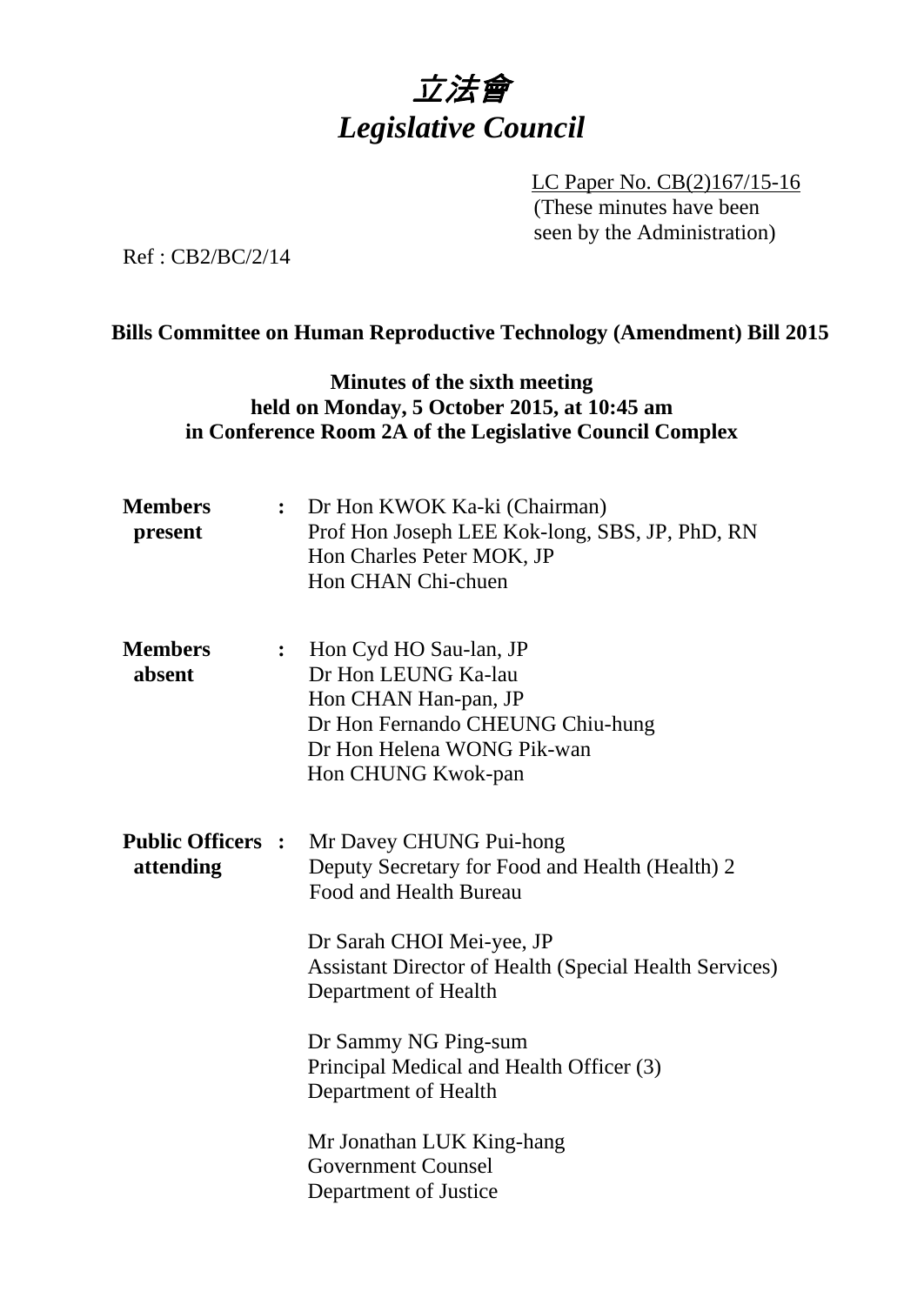| <b>Clerk</b> in<br>attendance |           | : Ms Maisie LAM<br>Chief Council Secretary (2) 5  |
|-------------------------------|-----------|---------------------------------------------------|
| <b>Staff</b> in<br>attendance | $\cdot$ . | Mr Kelvin LEE<br>Senior Assistant Legal Adviser 3 |
|                               |           | Ms Priscilla LAU<br>Council Secretary (2) 5       |
|                               |           | Miss Sandra SIU<br>Legislative Assistant (2) 5    |

Action

#### **I. Meeting with the Administration**

[LC Paper Nos. [CB\(2\)1188/14-15\(02\)](http://www.legco.gov.hk/yr14-15/english/bc/bc52/papers/bc5220150409cb2-1188-2-e.pdf) to (06), CB(2)1309/14-15(04), CB(2)1337/14-15(02), CB(2)1426/14-15(01), CB(2)1561/14-15(01), CB(2)1838/14-15(01), CB(2)1865/14-15(01), CB(2)2153/14-15(01) and [CB\(3\)493/14-15\]](http://www.legco.gov.hk/yr14-15/english/bills/b201503061.pdf)

The Bills Committee deliberated (index of proceedings attached at **Annex**).

- Admin 2. The Administration undertook to -
	- (a) provide the first batch of the draft Committee stage amendments ("CSAs") to be proposed by the Administration concerning -
		- (i) the removal of the expression "purporting to" in the English and Chinese texts of the proposed new section 15(3A) of the Human Reproductive Technology Ordinance (Cap. 561);
		- (ii) the provision of a defence for presence of an advertisement promoting sex selection services using reproductive technology ("RT") procedures in activities and publications which were of an academic or technical character targeted to specific persons; and
		- (iii) the provision of a defence for a defendant to establish that he or she did not have control over the content of the advertisement accessible in the hyperlink he or she published or distributed;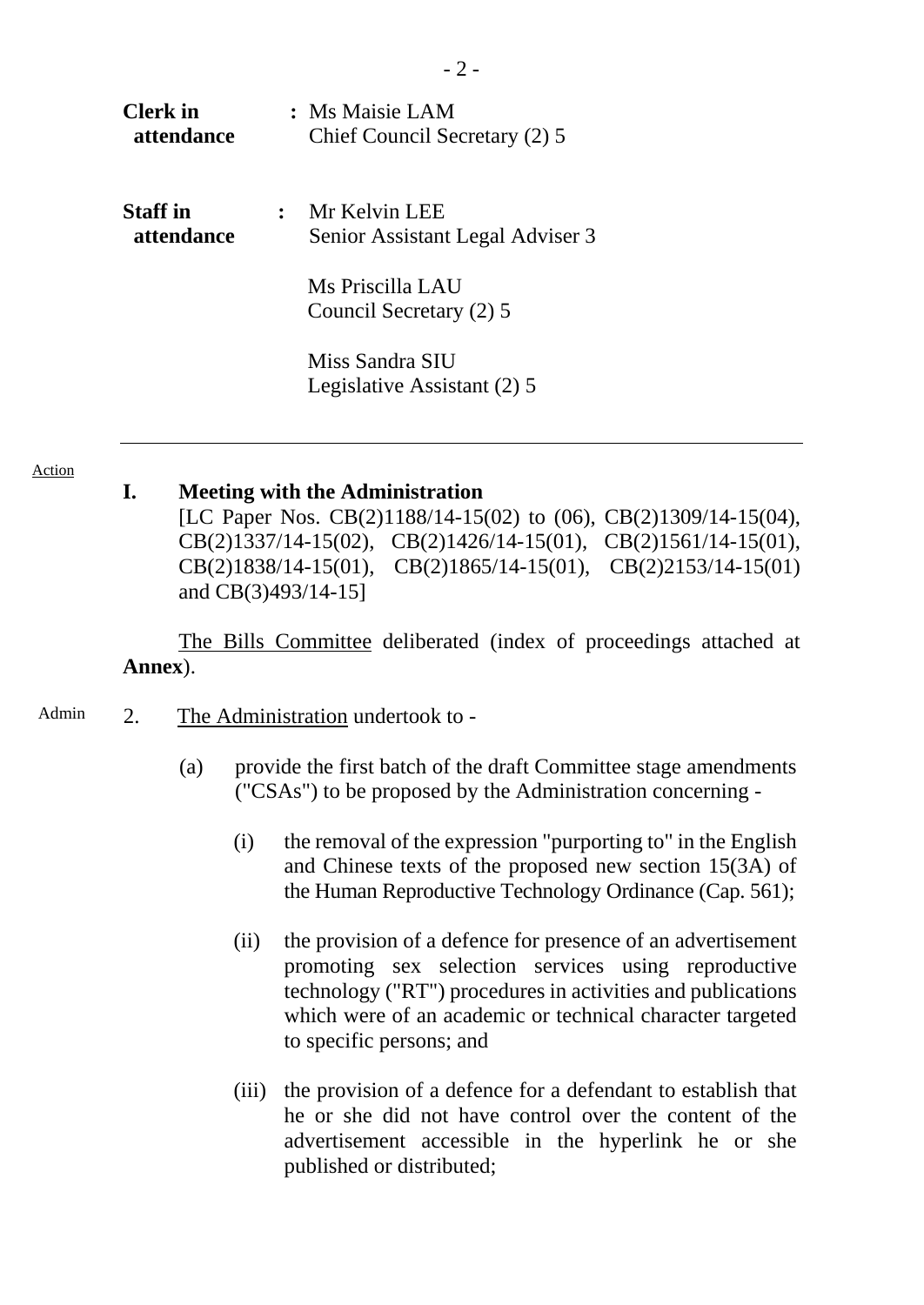Action

- (b) examine, with reference to the Smoking (Public Health) Ordinance (Cap. 371), the provision of a notice-and-take-down mechanism under the Bill such that Internet operators and webpage hosts would not be liable for the proposed offence if they had, within a reasonable period of time, removed those contents which promoted sex selection services using RT procedures from their service platforms upon notice; and where appropriate, provide the draft CSAs in this regard for members' consideration; and
- (c) further examine, with reference to the defence for employees as provided for under the existing ordinances (including but not limited to the Food Safety Ordinance (Cap. 612) and the Unsolicited Electronic Messages Ordinance (Cap. 593)), whether it was appropriate to provide under the Bill a defence for employees of advertising, media or relevant organizations who were assigned to take part in the advertising process of sex selection services using RT procedures in the course of their employment.

3. In response to members' concern about the development of social media platform in recent years, the Administration advised that it would, riding on the future legislative exercise on regulation of electronic cigarettes, review whether it was necessary to introduce amendments to the Smoking (Public Health) Ordinance (Cap. 371) concerning advertisements contained in any private correspondence on the Internet and not intended for commercial purposes.

# **II. Any other business**

4. The Chairman suggested that to allow sufficient time for members to consider whether to propose CSAs to the Bill, he would decide on the date of the next meeting of the Bills Committee after receipt of the Administration's written response and the draft CSAs to be proposed by the Administration. Members would be informed of the meeting arrangements accordingly. Members agreed.

5. There being no other business, the meeting ended at 11:58 am.

Council Business Division 2 Legislative Council Secretariat 30 October 2015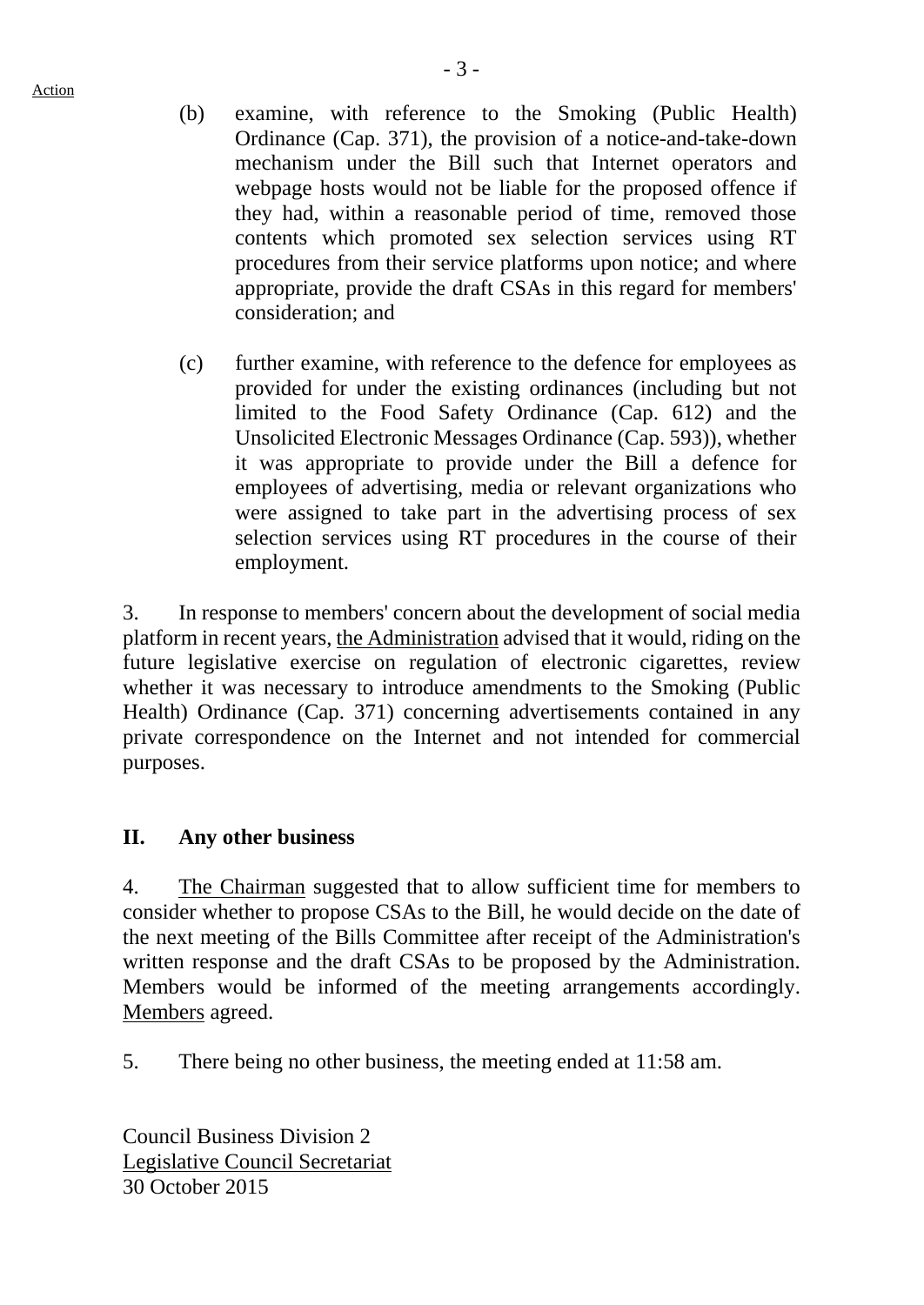# **Proceedings of the fifth meeting of the Bills Committee on Human Reproductive Technology (Amendment) Bill 2015 held on Monday, 5 October 2015, at 10:45 am in Conference Room 2A of the Legislative Council Complex**

| <b>Time</b><br>marker                          | <b>Speaker</b>                         | Subject(s)/Discussion                                                                                                                                                                                                                                                                                                                                                                                                                                                                                                                                                                                                                                                                                                                                                                                                                                                                                                                                                                                                                                                                                                                                                                                                                                                                                                                                                                                                                                                                                                                                                                                                                                                                                                                                                                                                                                                                                                                                                                                                                                                                   | <b>Action</b><br>required |
|------------------------------------------------|----------------------------------------|-----------------------------------------------------------------------------------------------------------------------------------------------------------------------------------------------------------------------------------------------------------------------------------------------------------------------------------------------------------------------------------------------------------------------------------------------------------------------------------------------------------------------------------------------------------------------------------------------------------------------------------------------------------------------------------------------------------------------------------------------------------------------------------------------------------------------------------------------------------------------------------------------------------------------------------------------------------------------------------------------------------------------------------------------------------------------------------------------------------------------------------------------------------------------------------------------------------------------------------------------------------------------------------------------------------------------------------------------------------------------------------------------------------------------------------------------------------------------------------------------------------------------------------------------------------------------------------------------------------------------------------------------------------------------------------------------------------------------------------------------------------------------------------------------------------------------------------------------------------------------------------------------------------------------------------------------------------------------------------------------------------------------------------------------------------------------------------------|---------------------------|
| Agenda item I: Meeting with the Administration |                                        |                                                                                                                                                                                                                                                                                                                                                                                                                                                                                                                                                                                                                                                                                                                                                                                                                                                                                                                                                                                                                                                                                                                                                                                                                                                                                                                                                                                                                                                                                                                                                                                                                                                                                                                                                                                                                                                                                                                                                                                                                                                                                         |                           |
| 000417                                         | 000326 - Chairman                      | Opening remarks                                                                                                                                                                                                                                                                                                                                                                                                                                                                                                                                                                                                                                                                                                                                                                                                                                                                                                                                                                                                                                                                                                                                                                                                                                                                                                                                                                                                                                                                                                                                                                                                                                                                                                                                                                                                                                                                                                                                                                                                                                                                         |                           |
| $000418 -$<br>000942                           | Admin<br>Chairman                      | Briefing by the Administration on its response to issues raised<br>by members at the meeting on 6 July 2015.<br>[LC Paper No. CB(2)2153/14-15(01)]                                                                                                                                                                                                                                                                                                                                                                                                                                                                                                                                                                                                                                                                                                                                                                                                                                                                                                                                                                                                                                                                                                                                                                                                                                                                                                                                                                                                                                                                                                                                                                                                                                                                                                                                                                                                                                                                                                                                      |                           |
| $000943 -$<br>001827                           | Chairman<br>Mr CHAN Chi-chuen<br>Admin | Mr CHAN Chi-chuen's expression of support for the<br>Administration's proposals to introduce Committee stage<br>amendments ("CSAs") to (a) delete the expression "purporting<br>to" in the English and Chinese texts of the proposed new<br>section 15(3A) of the Human Reproductive Technology<br>Ordinance (Cap. 561) ("the Ordinance"); and (b) provide<br>defences for presence of an advertisement in activities and<br>publications which were of an academic or technical character,<br>and sharing of a hyperlink to an advertisement the content of<br>which was out of the control of the defendant respectively.<br>Mr CHAN Chi-chuen's view that whether he would move the<br>set of proposed CSAs to the Bill as set out in the discussion<br>draft he provided to the Bills Committee [LC Paper No.<br>$CB(2)1865/14-15(01)$ ] would depend on the drafting of the<br>above CSAs to be introduced by the Administration; and the<br>exemption provision in the Smoking (Public Health) Ordinance<br>(Cap. 371) for advertisements contained in any private<br>correspondence on the Internet and not intended for<br>commercial purposes was outdated given the popularity of<br>different social media platforms nowadays and needed to be<br>reviewed.<br>Making reference to the Food Safety Ordinance (Cap. 612) and<br>the Unsolicited Electronic Messages Ordinance (Cap. 593),<br>Mr CHAN Chi-chuen and the Chairman's stress of the need to<br>provide defence for employees of advertising, media or<br>relevant organizations who were assigned to take part in the<br>advertising process of sex selection services in the course of<br>their employment. The Chairman's expression of disagreement<br>with the Administration's stand that the provision of a defence<br>for employees could create a loophole for employers to shift<br>the blame to their employees and evade from liability.<br>The Administration's advice that -<br>it would examine whether it was necessary to introduce<br>(a)<br>amendments to the Smoking (Public Health) Ordinance |                           |
|                                                |                                        | concerning advertisements contained in any private                                                                                                                                                                                                                                                                                                                                                                                                                                                                                                                                                                                                                                                                                                                                                                                                                                                                                                                                                                                                                                                                                                                                                                                                                                                                                                                                                                                                                                                                                                                                                                                                                                                                                                                                                                                                                                                                                                                                                                                                                                      |                           |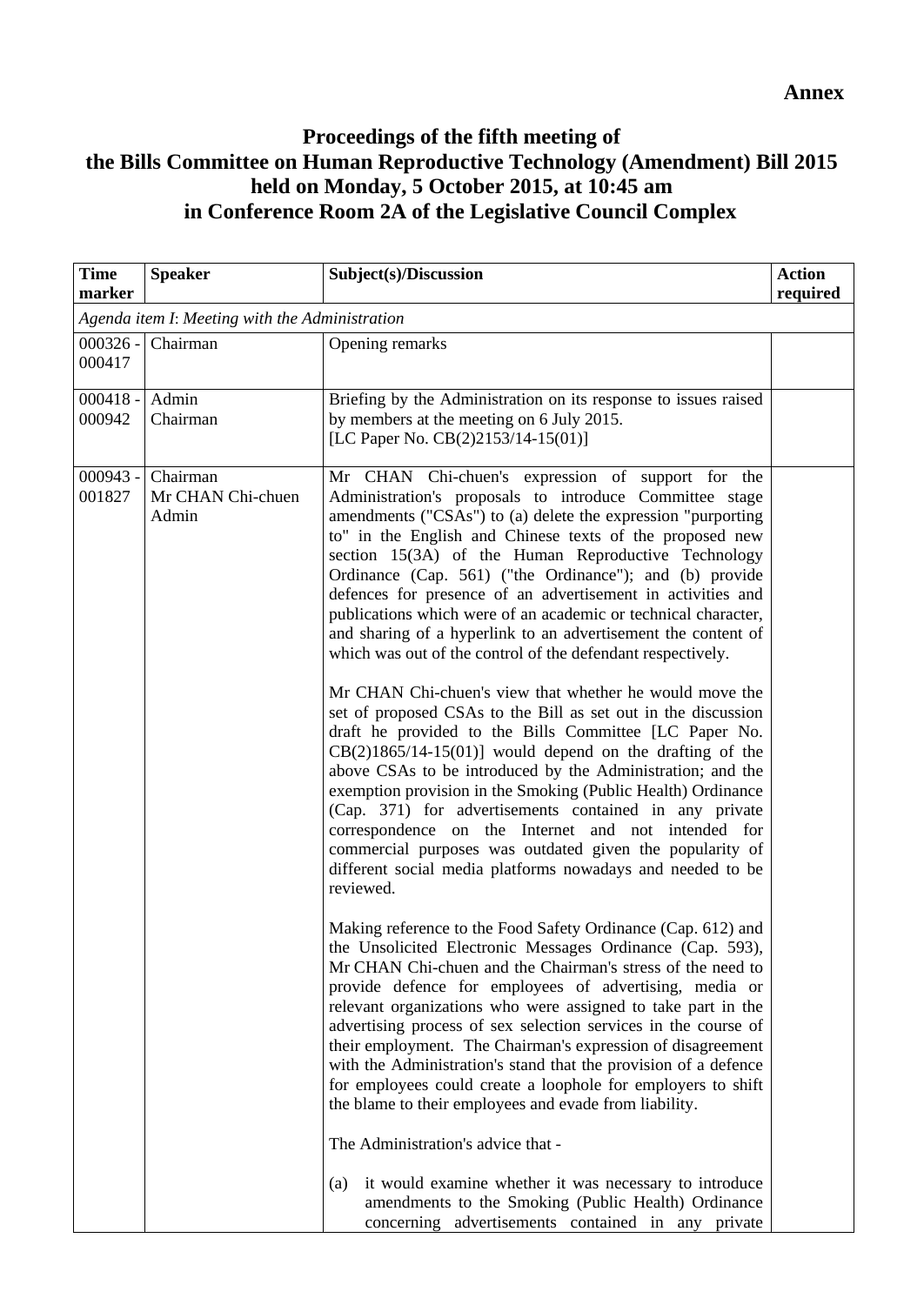| <b>Time</b><br>marker            | <b>Speaker</b>                                                             | Subject(s)/Discussion                                                                                                                                                                                                                                                                                                                                                                                                                                                                                                                                                                                                                                                                                                                                                                                                                                                                                                                                                                                                                                                                                                                                                                                                                                                                                                                                                                                                                                                                                                                                                                                                                                                                                                                                                                                                                                                                                                                                                                                                                                                                                                                                                                                                           | <b>Action</b><br>required |
|----------------------------------|----------------------------------------------------------------------------|---------------------------------------------------------------------------------------------------------------------------------------------------------------------------------------------------------------------------------------------------------------------------------------------------------------------------------------------------------------------------------------------------------------------------------------------------------------------------------------------------------------------------------------------------------------------------------------------------------------------------------------------------------------------------------------------------------------------------------------------------------------------------------------------------------------------------------------------------------------------------------------------------------------------------------------------------------------------------------------------------------------------------------------------------------------------------------------------------------------------------------------------------------------------------------------------------------------------------------------------------------------------------------------------------------------------------------------------------------------------------------------------------------------------------------------------------------------------------------------------------------------------------------------------------------------------------------------------------------------------------------------------------------------------------------------------------------------------------------------------------------------------------------------------------------------------------------------------------------------------------------------------------------------------------------------------------------------------------------------------------------------------------------------------------------------------------------------------------------------------------------------------------------------------------------------------------------------------------------|---------------------------|
|                                  |                                                                            | correspondence on the Internet and was not intended for<br>commercial purposes riding on the future legislative<br>exercise on regulation of electronic cigarettes; and<br>to establish the proposed offence under the proposed new<br>(b)<br>section 15(3A), the prosecution had to prove not only the<br>actus reus but also the mens rea and that the actus reus<br>and mens rea coincided. It did not envisage that an<br>employee who took part in the advertising process would<br>have mens rea for committing an offence under the<br>proposed new section $15(3A)$ . Hence, it did not propose<br>to provide a defence for employees of a company under<br>the proposed offence.                                                                                                                                                                                                                                                                                                                                                                                                                                                                                                                                                                                                                                                                                                                                                                                                                                                                                                                                                                                                                                                                                                                                                                                                                                                                                                                                                                                                                                                                                                                                       |                           |
| $001828 -$<br>003738<br>003739 - | Chairman<br>Mr Charles Peter MOK<br>Admin<br>Mr CHAN Chi-chuen<br>Chairman | Mr Charles Peter MOK's view that while the Administration<br>would introduce CSAs to provide a defence for a person to<br>establish that he or she did not have control over the content of<br>the advertisement contained in the hyperlink he or she<br>published or distributed on social media, he could not see the<br>reason for not providing a similar defence for employees of a<br>company, as well as Internet operators and webpage hosts<br>which only provided a platform for information sharing and<br>did not have control over the content of the information. In<br>particular, the latter merely acted as a conduit of information<br>provided by third parties and should remain neutral in order to<br>facilitate the free flow of information on the Internet. Such<br>principle was reflected in the Telecommunications Ordinance<br>(Cap. 106).<br>The Administration's assurance to members that in the absence<br>of the mens rea to get the advertisements concerned published<br>or distributed, employees of advertising, media or relevant<br>organizations, Internet operators and webpage hosts would not<br>be held liable. However, the provision of defences for them<br>under the proposed offence might give rise to enforcement<br>difficulties and create a loophole for the real culprits of the<br>offence to evade from the liability.<br>The view of the Chairman, Mr Charles Peter MOK and<br>Mr CHAN Chi-chuen that the Bill as currently drafted would<br>cast the net so wide that innocent persons might be unnecessarily<br>caught, impede the free flow of information on the Internet and<br>set a precedent for regulation of such activities.<br>If the<br>legislative intent of the Bill was to catch those who caused an<br>advertisement promoting sex selection services using reproductive<br>technology ("RT") procedures to be published or distributed or<br>knowingly publish or distribute such advertisement, a defence<br>for the proposed offence should be provided for employees of a<br>company, Internet operators and webpage hosts. In their view,<br>the real culprits of the offence could hardly rely on the defence<br>to evade from the liability. |                           |
| 004841                           | Mr CHAN Chi-chuen<br>Mr Charles Peter MOK<br>Admin                         | Making reference to the Copyright (Amendment) Bill 2014,<br>Mr CHAN Chi-chuen and Mr Charles Peter MOK's view that<br>safe harbour provisions or a notice-and-take-down mechanism<br>should be incorporated into the Bill to protect the Internet                                                                                                                                                                                                                                                                                                                                                                                                                                                                                                                                                                                                                                                                                                                                                                                                                                                                                                                                                                                                                                                                                                                                                                                                                                                                                                                                                                                                                                                                                                                                                                                                                                                                                                                                                                                                                                                                                                                                                                               |                           |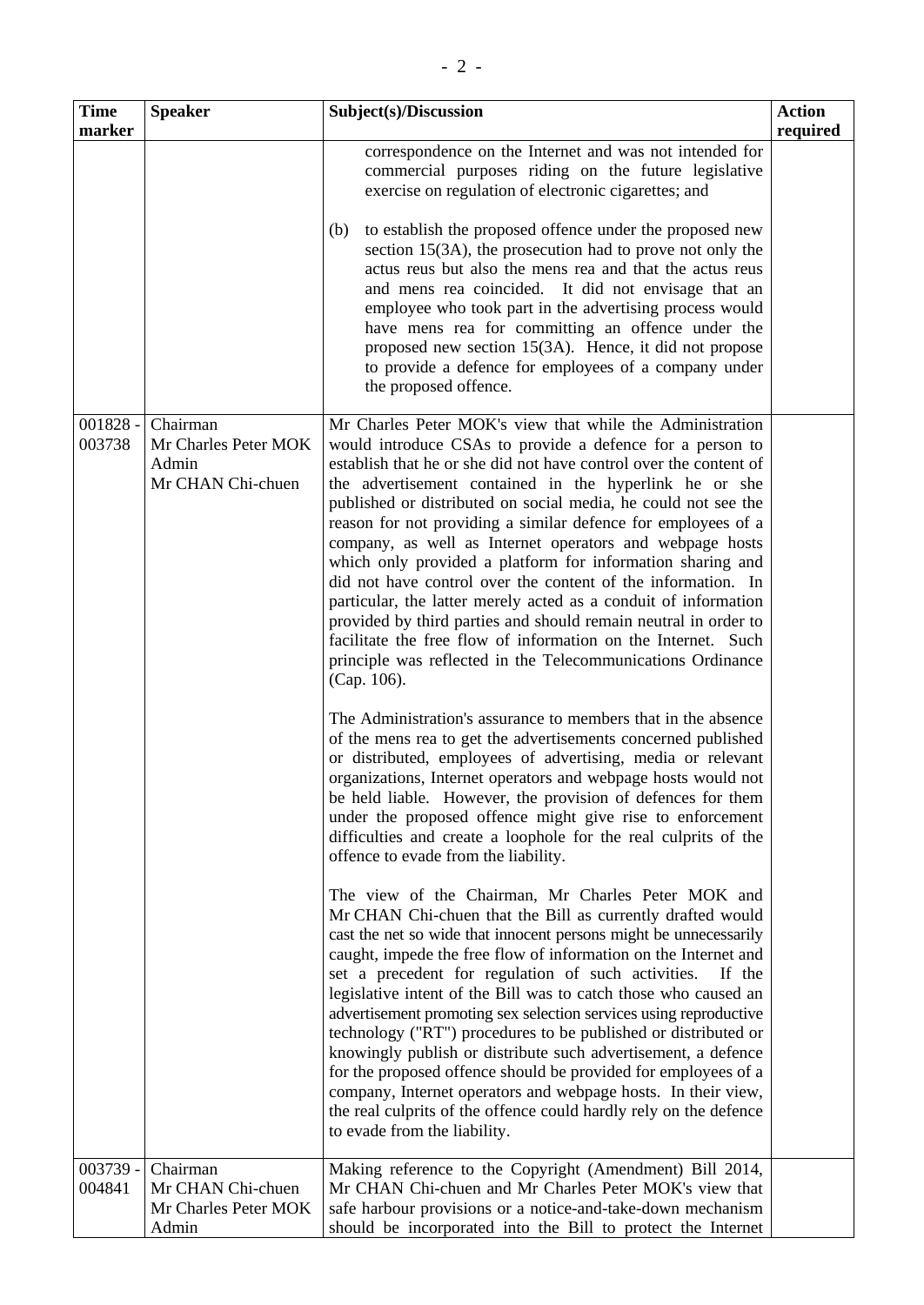| <b>Time</b>          | <b>Speaker</b>                                                          | Subject(s)/Discussion                                                                                                                                                                                                                                                                                                                                                                                                                                                                                                                                                                                                                                                                                                                                                                    | <b>Action</b> |
|----------------------|-------------------------------------------------------------------------|------------------------------------------------------------------------------------------------------------------------------------------------------------------------------------------------------------------------------------------------------------------------------------------------------------------------------------------------------------------------------------------------------------------------------------------------------------------------------------------------------------------------------------------------------------------------------------------------------------------------------------------------------------------------------------------------------------------------------------------------------------------------------------------|---------------|
| marker               |                                                                         | operators or webpage hosts such that they would not be liable<br>for the proposed offence if they had, within a reasonable period<br>of time, removed those contents which promoted sex selection<br>services using RT procedures from their service platforms.                                                                                                                                                                                                                                                                                                                                                                                                                                                                                                                          | required      |
|                      |                                                                         | In response to Mr CHAN Chi-chuen's enquiry about the<br>enforcement against tobacco advertisement on the Internet<br>Smoking (Public Health)<br>the<br>Ordinance,<br>under<br>the<br>Administration's advice that inspectors were empowered under<br>the Smoking (Public Health) Ordinance to order Internet<br>operators or webpage hosts to remove<br>any tobacco<br>advertisement on the Internet which they reasonably suspected<br>that an offence under the Smoking (Public Health) Ordinance<br>had been or was being committed. The Administration<br>undertook to consider providing a notice-and-take-down<br>mechanism for advertisements on the Internet in the Bill with<br>reference to the current arrangements provided for in the<br>Smoking (Public Health) Ordinance. | <b>Admin</b>  |
| $004842 -$<br>005719 | Chairman<br>Mr CHAN Chi-chuen<br>SALA3<br>Mr Charles Peter MOK<br>Admin | The Legal Adviser to the Bills Committee's remark that the<br>approach of the proposed notice-and-take-down mechanism<br>was different from that of the current proposed legislative<br>amendments<br>under which a<br>simple prohibition<br>on<br>advertisements on sex selection through RT procedures would<br>be introduced. Who would be liable under the notice-and-take-<br>down mechanism would depend on the drafting of the<br>Administration's proposed CSAs in this regard. Having said<br>that, it was likely that the person who failed to comply with the<br>notice to take down the advertisement would be liable under<br>this approach.                                                                                                                                |               |
|                      |                                                                         | The Chairman and Mr Charles Peter MOK's reiteration of the<br>need to provide a defence for those innocent employees of<br>advertising, media or relevant organizations who were assigned<br>to take part in the advertising process of sex selection services<br>using RT procedures in the course of their employment; and<br>Mr CHAN Chi-chuen's indication that he would propose CSAs<br>to the Bill to provide a defence for employees of a company if<br>the Administration did not take heed of members' views on this<br>issue.                                                                                                                                                                                                                                                  |               |
|                      |                                                                         | The Administration's undertaking to -                                                                                                                                                                                                                                                                                                                                                                                                                                                                                                                                                                                                                                                                                                                                                    | <b>Admin</b>  |
|                      |                                                                         | provide the first batch of draft CSAs to be proposed by<br>(a)<br>the Administration concerning the removal of the<br>expression "purporting to" and provision of defences in<br>circumstances specified in paragraphs 6 of LC Paper No.<br>$CB(2)2153/14-15(01)$ ; and                                                                                                                                                                                                                                                                                                                                                                                                                                                                                                                  |               |
|                      |                                                                         | examine, with reference to the Smoking (Public Health)<br>(b)<br>Ordinance, the provision of a notice-and-take-down                                                                                                                                                                                                                                                                                                                                                                                                                                                                                                                                                                                                                                                                      |               |

mechanism for Internet operators and webpage hosts if considered appropriate; and with reference to defence for employees as provided for under the existing ordinances (including but not limited to the Food Safety Ordinance and the Unsolicited Electronic Messages Ordinance),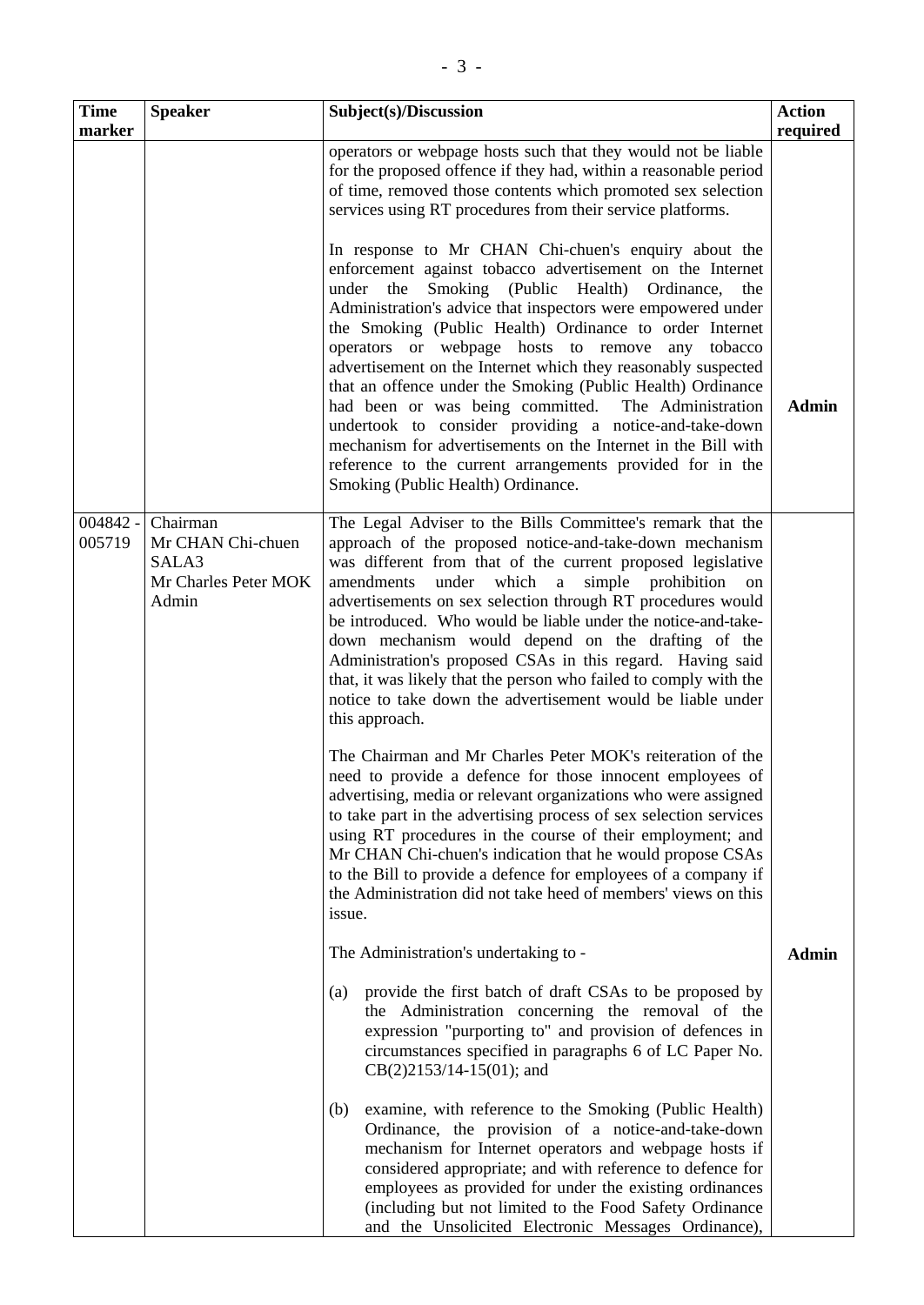| <b>Speaker</b>                                                                                                                                                                                                                                                                                                                                                                                                                                                                                                                                                                                                                                                                                                         | Subject(s)/Discussion                                                                                                                                                                                                                                                                                                                                                                                                                                                                                                                    | <b>Action</b><br>required |
|------------------------------------------------------------------------------------------------------------------------------------------------------------------------------------------------------------------------------------------------------------------------------------------------------------------------------------------------------------------------------------------------------------------------------------------------------------------------------------------------------------------------------------------------------------------------------------------------------------------------------------------------------------------------------------------------------------------------|------------------------------------------------------------------------------------------------------------------------------------------------------------------------------------------------------------------------------------------------------------------------------------------------------------------------------------------------------------------------------------------------------------------------------------------------------------------------------------------------------------------------------------------|---------------------------|
|                                                                                                                                                                                                                                                                                                                                                                                                                                                                                                                                                                                                                                                                                                                        | whether it was appropriate to provide under the Bill a<br>defence for employees of advertising, media or relevant<br>organizations who were assigned to take part in the<br>advertising process of sex selection services using RT<br>procedures in the course of their employment.                                                                                                                                                                                                                                                      |                           |
|                                                                                                                                                                                                                                                                                                                                                                                                                                                                                                                                                                                                                                                                                                                        | In response to Mr CHAN Chi-chuen's enquiry, the Legal<br>Adviser to the Bills Committee's advice that the mechanism of<br>removal and disposal of tobacco advertisement was provided<br>for under section 14A of the Smoking (Public Health)<br>Ordinance.                                                                                                                                                                                                                                                                               |                           |
| CHAN Chi-chuen<br>The Chairman's view that to avoid healthcare professionals<br>SALA3<br>contravening the proposed offence when providing information<br>Chairman<br>on sex selection services using RT procedures to patients under<br>Admin<br>their care, consideration should be given to providing a defence<br>for healthcare professionals whose acts were in compliance<br>with the relevant codes of professional conduct promulgated by<br>the relevant professional regulatory bodies. To preserve the<br>principle of professional autonomy, the power to investigate<br>and award discipline for any alleged acts of professional<br>misconduct should remain with the professional regulatory<br>bodies. |                                                                                                                                                                                                                                                                                                                                                                                                                                                                                                                                          |                           |
|                                                                                                                                                                                                                                                                                                                                                                                                                                                                                                                                                                                                                                                                                                                        | The Legal Adviser to the Bills Committee's elaboration that the<br>Bill should expressly provide that any healthcare professionals<br>whose acts were respectively in compliance with the codes of<br>professional conducts promulgated by the relevant professional<br>regulatory bodies (such as the Code of Professional Conduct<br>for the Guidance of Registered Medical Practitioners ("the<br>Code") issued by the Medical Council of Hong Kong) should<br>not be regarded as contravening the proposed new section<br>$15(3A)$ . |                           |
|                                                                                                                                                                                                                                                                                                                                                                                                                                                                                                                                                                                                                                                                                                                        | The Administration's advice that in general, factual information<br>on sex selection services or referring patients with medical<br>indications to receive sex selection treatment involving RT                                                                                                                                                                                                                                                                                                                                          |                           |

indications to receive sex selection treatment involving RT procedures by registered medical practitioners in the course of care without promoting the service would not be caught under the proposed new section 15(3A). In addition, the Code had a section dedicated to set out rules and requirements concerning pre-natal diagnosis and intervention; scientifically assisted reproduction and related technology with which all registered medical practitioners were required to comply. Hence, it was considered not appropriate to subject registered medical practitioners to a different requirement under the Bill.

On the Chairman's enquiry about the provision of defence under the Undesirable Medical Advertisements Ordinance (Cap. 231), the Administration's advice that under section 5 of the Undesirable Medical Advertisements Ordinance, it was a defence to prove that the advertisement to which the proceedings related was made only in a publication of a technical character intended for circulation mainly amongst specified persons. It should be noted that the CSAs to be

**Time marker**

005720 - 011348